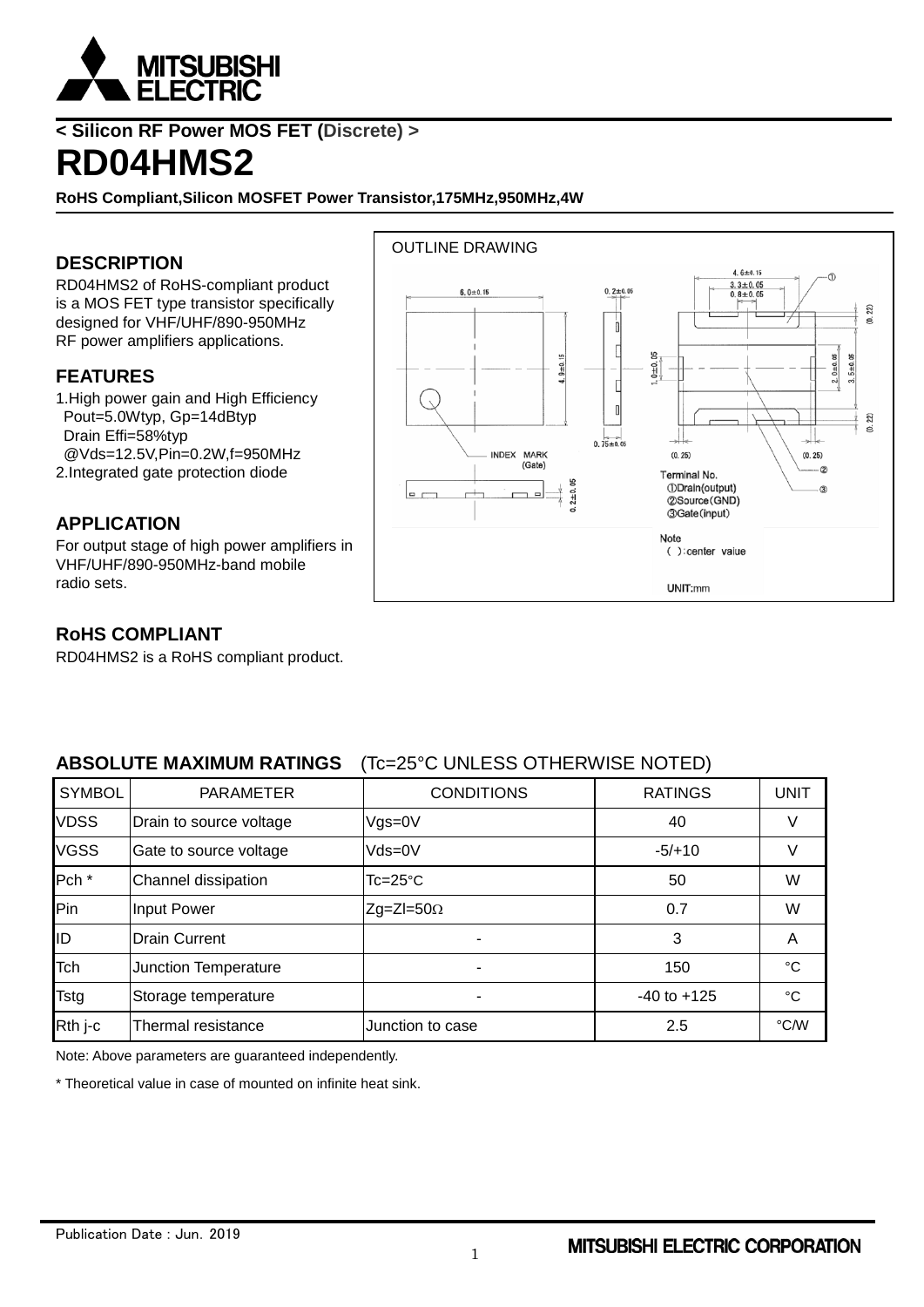**RoHS Compliant,Silicon MOSFET Power Transistor,175MHz,950MHz,4W**

### **ELECTRICAL CHARACTERISTICS** (Tc=25°C, UNLESS OTHERWISE NOTED)

| <b>SYMBOL</b>         | <b>PARAMETER</b>       | <b>CONDITIONS</b>                          | <b>LIMITS</b> |            |      | <b>UNIT</b> |
|-----------------------|------------------------|--------------------------------------------|---------------|------------|------|-------------|
|                       |                        |                                            | <b>MIN</b>    | <b>TYP</b> | MAX. |             |
| <b>IDSS</b>           | Drain cutoff current   | VDS=37V, VGS=0V                            |               |            | 5    | uA          |
| lgss                  | Gate cutoff current    | VGS=10V, VDS=0V                            |               |            | 2.5  | uA          |
| <b>V<sub>TH</sub></b> | Gate threshold Voltage | V <sub>DS=12V</sub> , I <sub>DS=1</sub> mA | 1.6           |            | 2.6  | V           |
| Pout1                 | Output power           | f=950MHz*,VDD=12.5V                        |               | 5.0        |      | W           |
| $\eta$ D1             | Drain efficiency       | Pin=0.2W,Idq=100mA                         |               | 58         |      | %           |
| Pout <sub>2</sub>     | Output power           | f=175MHz**, VDD=12.5V                      |               | 5.5        |      | W           |
| $\eta$ D <sub>2</sub> | Drain efficiency       | Pin=0.2W,Idq=100mA                         |               | 73         |      | %           |
|                       |                        | VDD=15.2V, Po=4W (Pin Control)             |               |            |      |             |
| <b>VSWRT</b>          | Load VSWR tolerance    | $ f=135$ MHz,Idq=100mA,Zg=50 $\Omega$      | 20:1          |            |      | VSWR-       |
|                       |                        | Load VSWR=20:1(All Phase)                  |               |            |      |             |

Note: Above parameters, ratings, limits and conditions are subject to change.

\* At 890-950MHz broad matching \*\* At 135-175MHz broad matching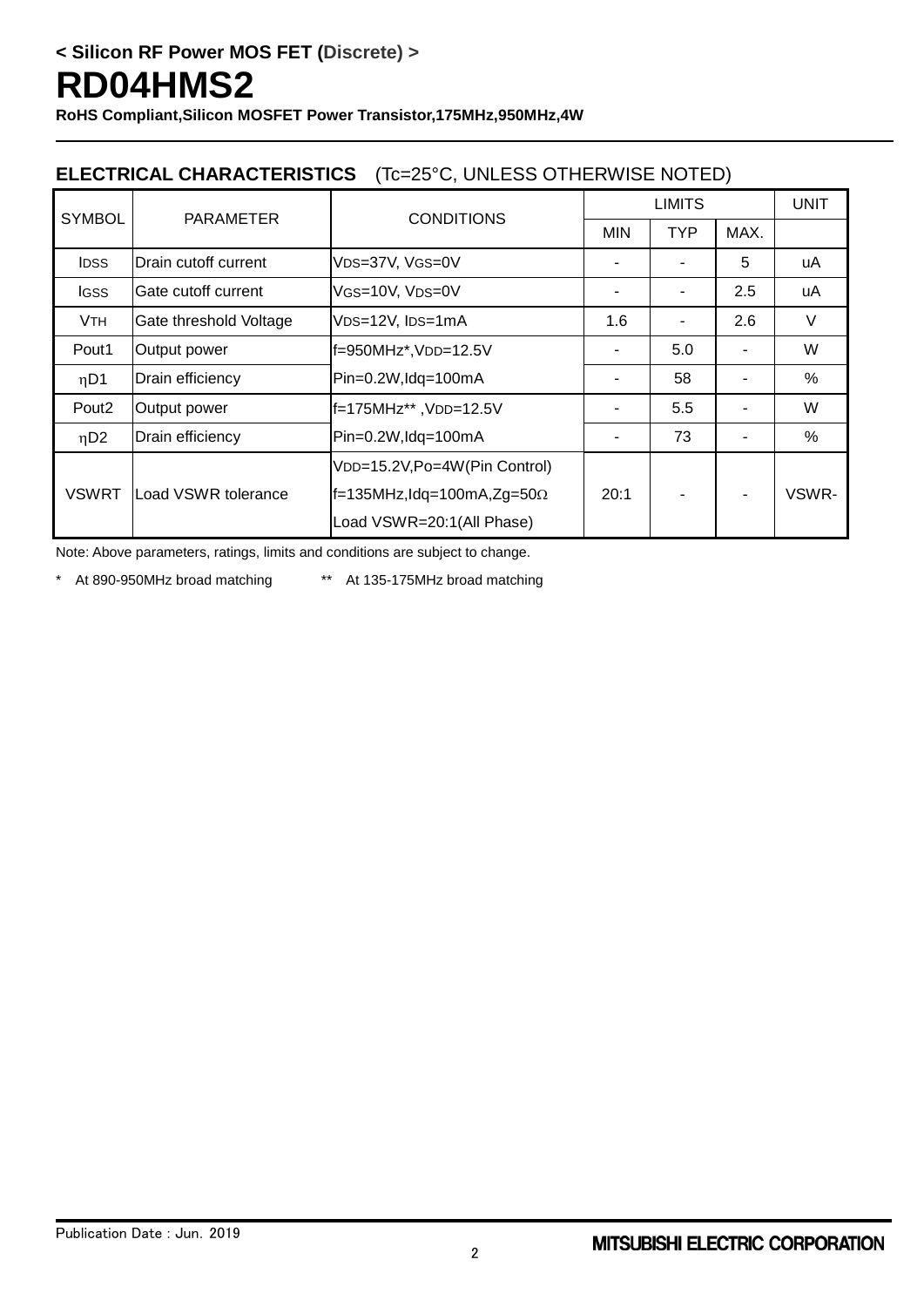### **TYPICAL CHARACTERISTICS**













**Vds VS. Coss CHARACTERISTICS**

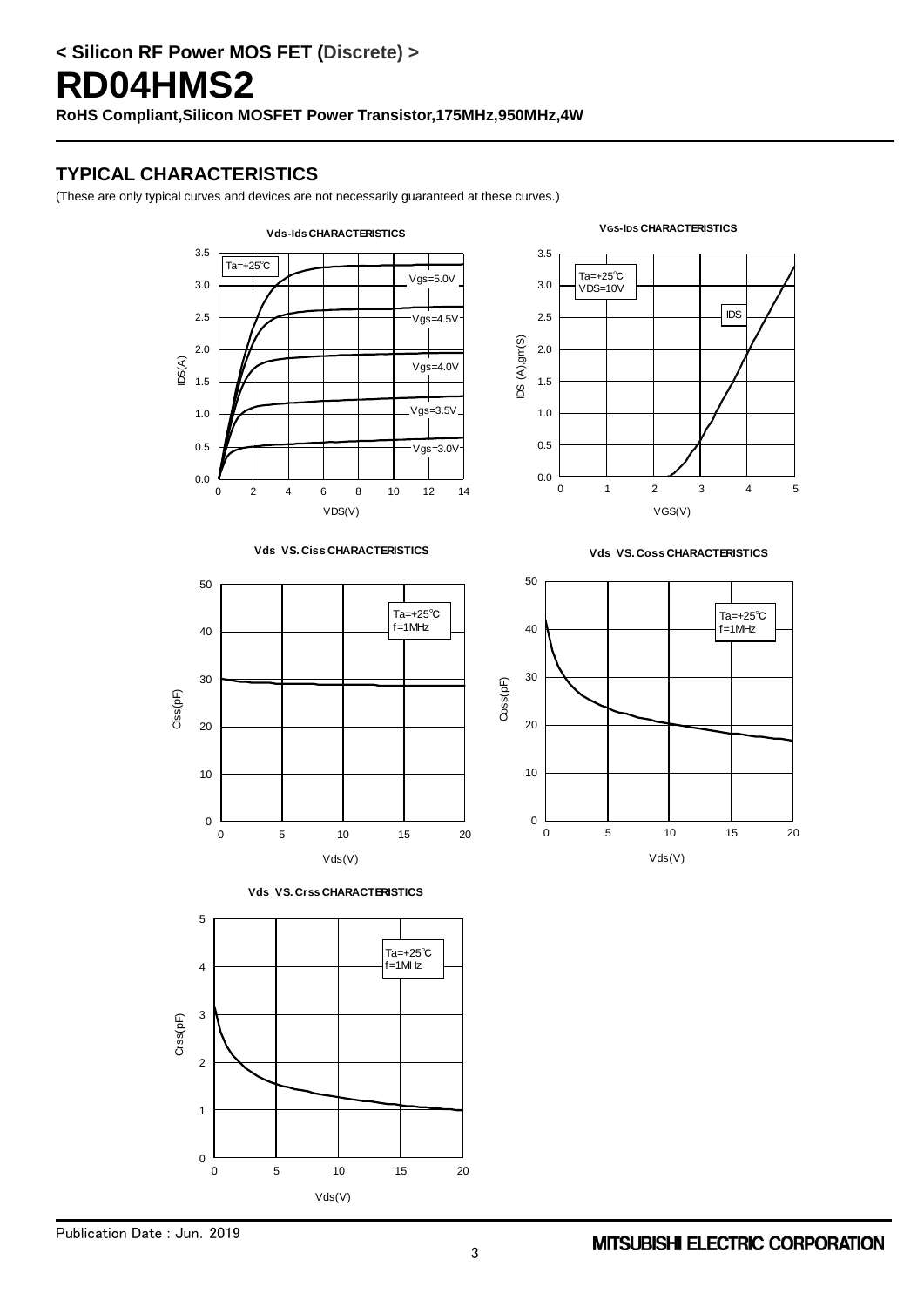# **TYPICAL CHARACTERISTICS ( 135-175MHz )**

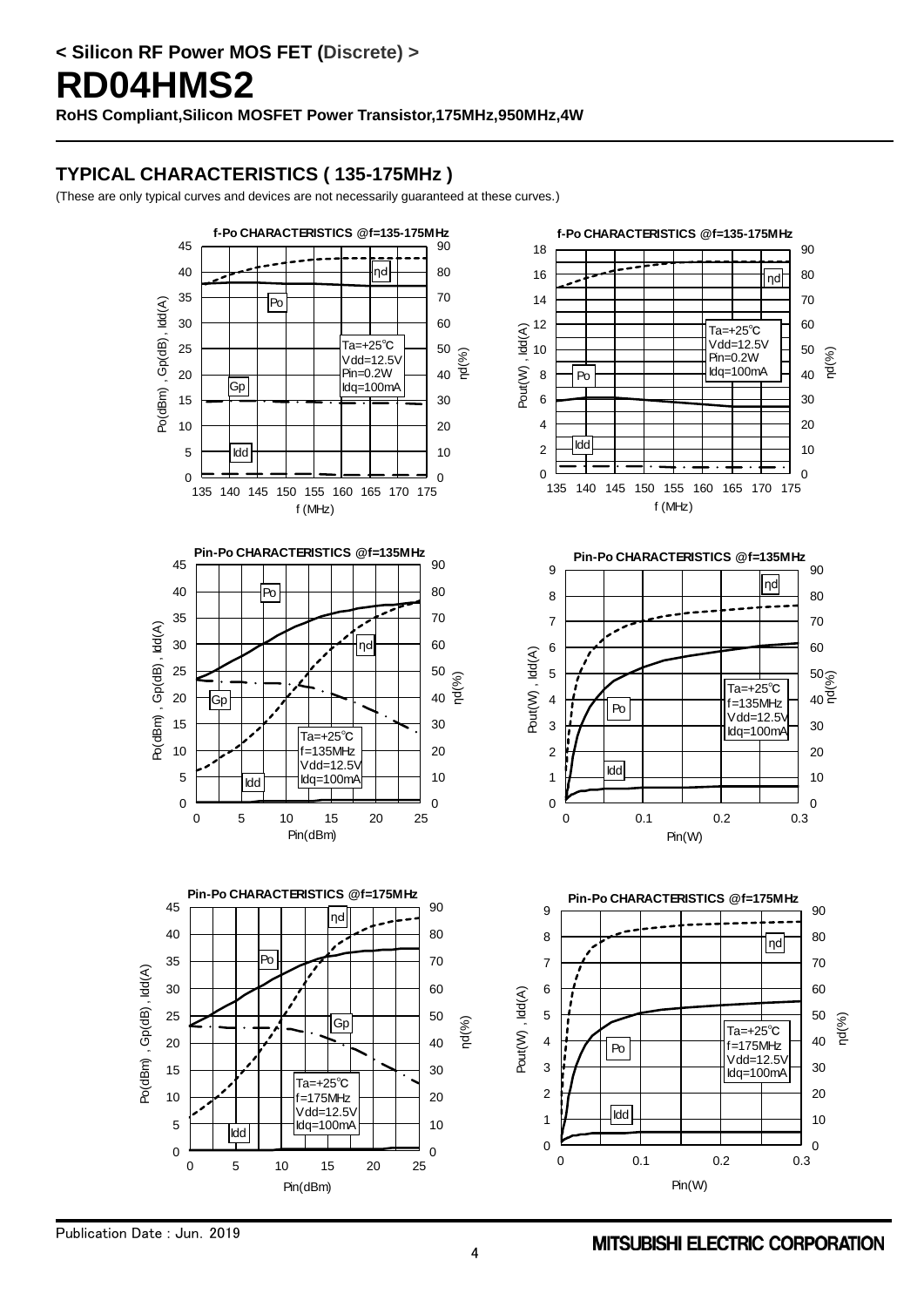## **TYPICAL CHARACTERISTICS (380-470MHz )**









**Pin-Po CHARACTERISTICS @f=380MHz<br>
Ta=+25<sup>°</sup>C<br>
f=380MHz<br>
Vdd=12.5V**  |Ta=+25℃<br>|f=380MHz Vdd=12.5V Idq=100mA ηd Pout(W), Idd(A) ηd(%) Pout(W), Po Idd  $\overline{0}$  $\overline{0}$ 0.0 0.1 0.2 0.3 Pin(W)

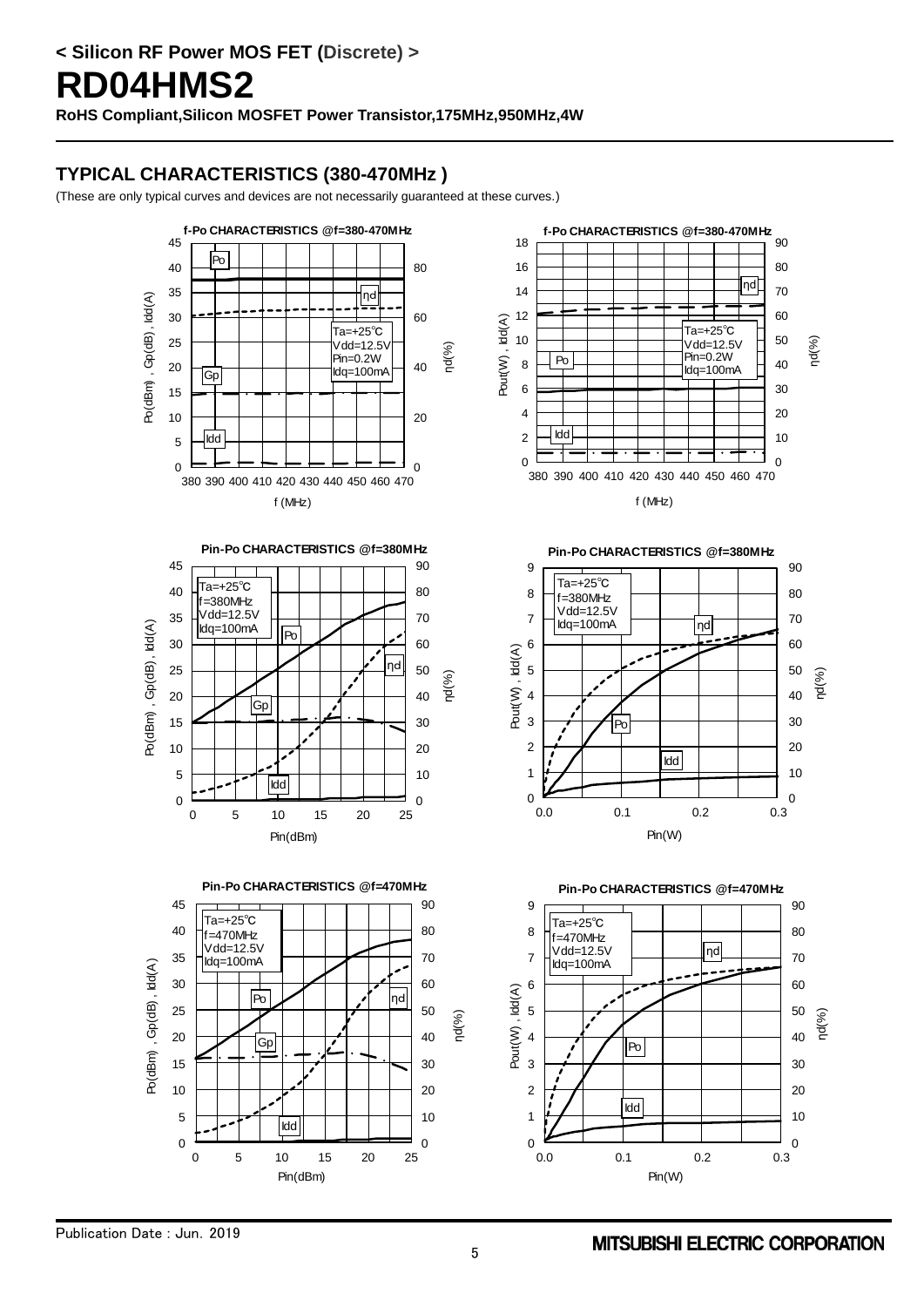## **TYPICAL CHARACTERISTICS ( 890-950MHz )**









**f-Po CHARACTERISTICS @f=890-950MHz** Ta=+25℃ Vdd-12.5V Pin=0.2W  $|n$ d Idq=100mA Pout(W), Idd(A) Pout(W) , Idd(A) ηd(%) Po Idd  $\frac{1}{890}$  $\frac{}{\overline{\mathrm{}}_{950}^{0}}$  900 910 920 930 940 950 f (MHz)



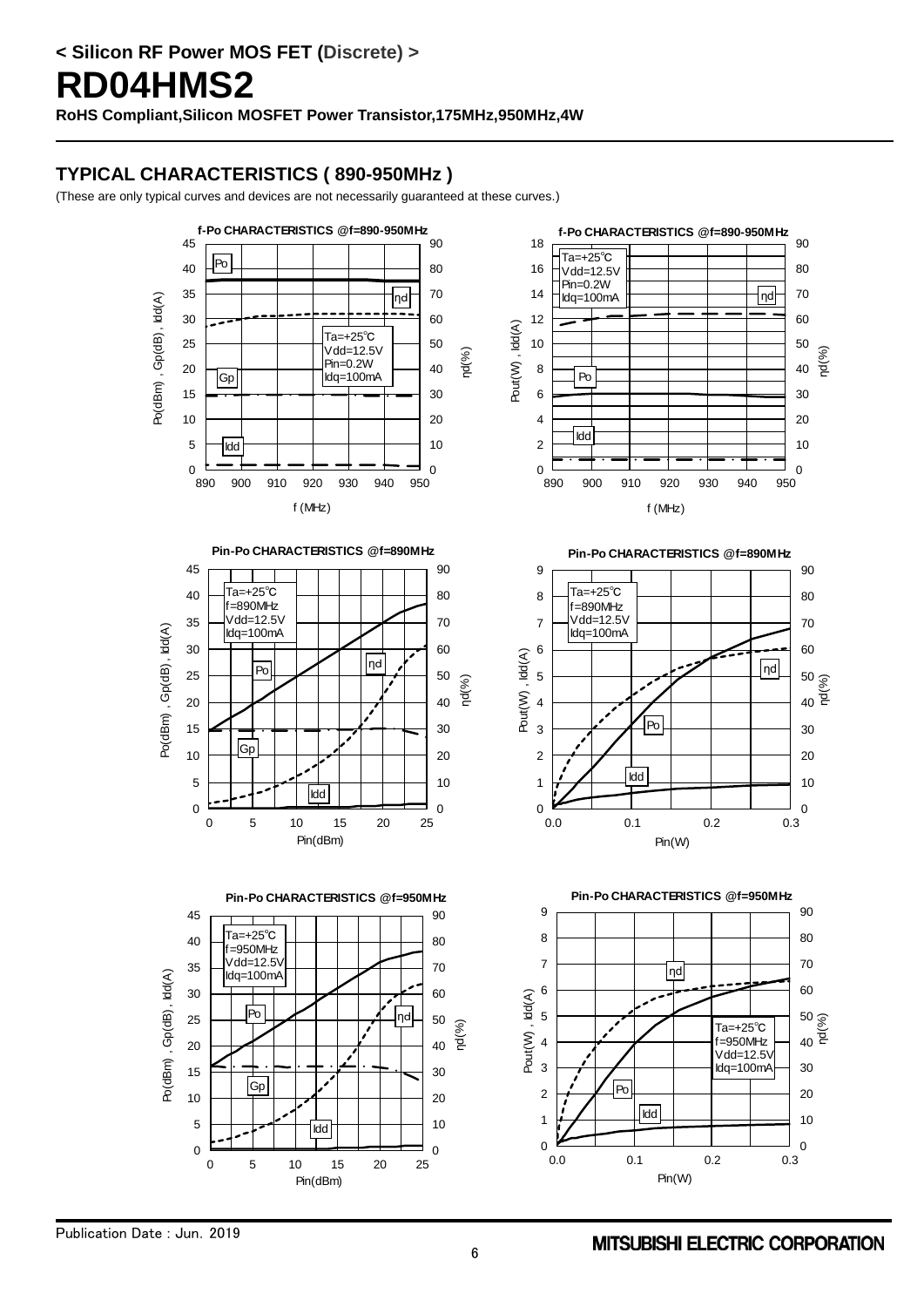#### **TEST CIRCUIT(f=135-175MHz)**



Note:Board material- Glass-Epoxy Substrate<br>Micro strip line width=1.3mm/500HM,er:4.8,t=0.8mm<br>W:Line width=1.0mm

| C1              | 100pF                                                     | <b>Chip Ceramic Capacitiors</b>           |  |  |  |  |  |
|-----------------|-----------------------------------------------------------|-------------------------------------------|--|--|--|--|--|
| C <sub>2</sub>  | 27pF                                                      | <b>Chip Ceramic Capacitiors</b>           |  |  |  |  |  |
| C <sub>3</sub>  | 30pF                                                      | <b>Chip Ceramic Capacitiors</b>           |  |  |  |  |  |
| C <sub>4</sub>  | 30 <sub>pF</sub>                                          | <b>Chip Ceramic Capacitiors</b>           |  |  |  |  |  |
| C <sub>5</sub>  | 36pF                                                      | <b>Chip Ceramic Capacitiors</b>           |  |  |  |  |  |
| C <sub>6</sub>  | 39pF                                                      | <b>Chip Ceramic Capacitiors</b>           |  |  |  |  |  |
| C7              | 39pF                                                      | <b>Chip Ceramic Capacitiors</b>           |  |  |  |  |  |
| C8              | 24pF                                                      | <b>Chip Ceramic Capacitiors</b>           |  |  |  |  |  |
| C9              | 100pF                                                     | <b>Chip Ceramic Capacitiors</b>           |  |  |  |  |  |
| C10             | 1000pF                                                    | <b>Chip Ceramic Capacitiors</b>           |  |  |  |  |  |
| C <sub>11</sub> | 1000pF                                                    | <b>Chip Ceramic Capacitiors</b>           |  |  |  |  |  |
| C12             | 1000pF                                                    | <b>Chip Ceramic Capacitiors</b>           |  |  |  |  |  |
| C <sub>13</sub> | 1000pF                                                    | <b>Chip Ceramic Capacitiors</b>           |  |  |  |  |  |
| C <sub>14</sub> | $22\mu F$                                                 | <b>Electrolytic Capacitior</b>            |  |  |  |  |  |
| R <sub>1</sub>  | 4.7K OHN                                                  | <b>Chip Resistors</b>                     |  |  |  |  |  |
| R2              | 47 OHM                                                    | <b>Chip Resistors</b>                     |  |  |  |  |  |
| L1              | 37nH *                                                    | Enameled wire 7Turns, D:0.43mm, 2.46mmO.D |  |  |  |  |  |
| L <sub>2</sub>  | 56nH *                                                    | Enameled wire12Turns, D:0.23mm, 1.66mmO.D |  |  |  |  |  |
| L <sub>3</sub>  | 22nH *                                                    | Enameled wire 5Turns, D:0.43mm, 2.46mmO.D |  |  |  |  |  |
| L <sub>4</sub>  | 29nH *                                                    | Enameled wire 6Turns, D:0.43mm, 2.46mmO.D |  |  |  |  |  |
| L <sub>5</sub>  | $37nH*$                                                   | Enameled wire 7Turns, D:0.43mm, 2.46mmO.D |  |  |  |  |  |
|                 | Inductor of Rolling Coil measurement condition : t=100MHz |                                           |  |  |  |  |  |

For more information regarding this evaluation board, refer to APPLICATION NOTE "AN-VHF-051"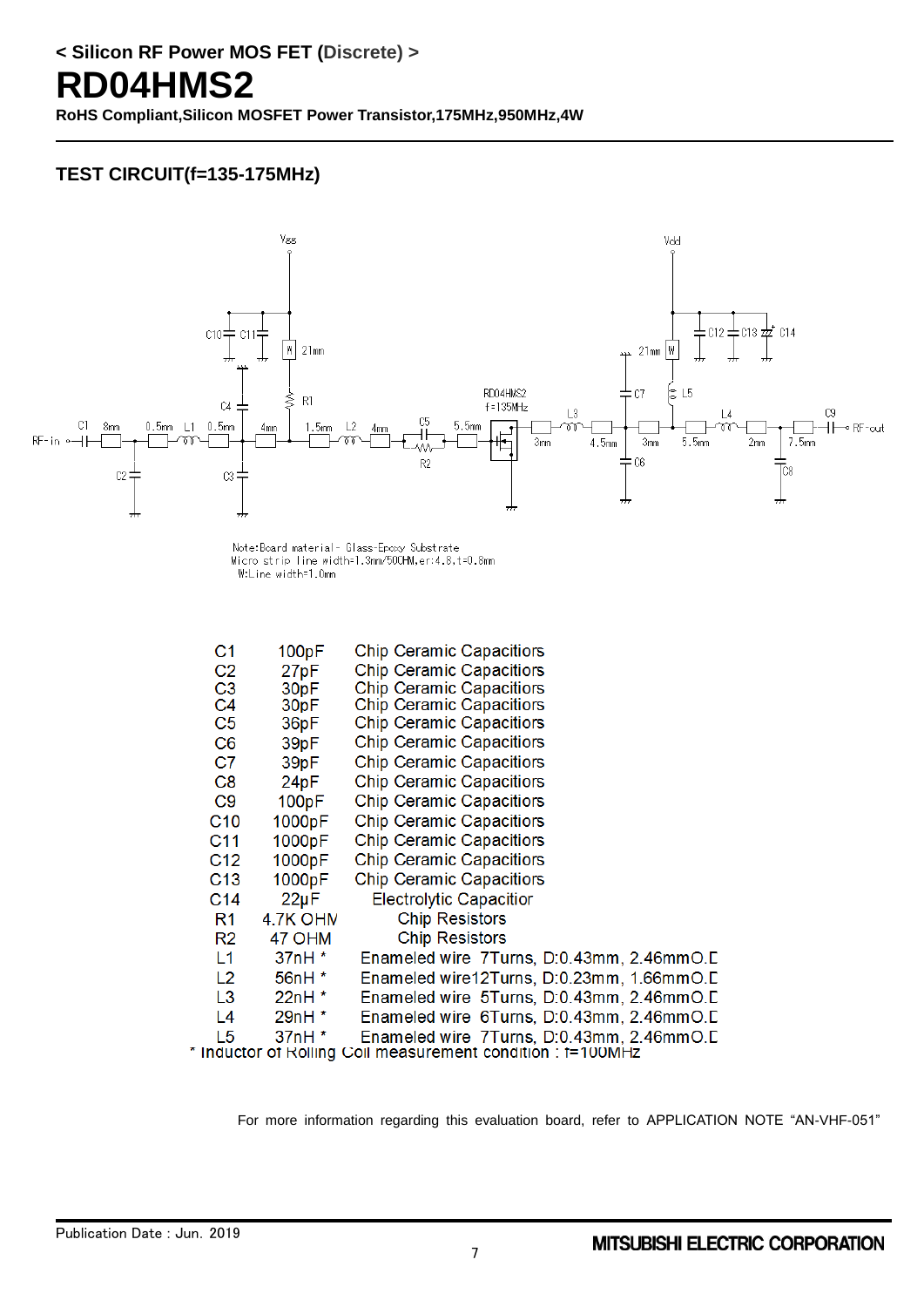#### **TEST CIRCUIT(f=380-470MHz)**



Note:Board material- Glass-Epoxy Substrate<br>Micro strip line width=1.3mm/500HM,er:4.8,t=0.8mm W:Line width=1.0mm

| C1              | 100pF                    | <b>Chip Ceramic Capacitors</b>            |
|-----------------|--------------------------|-------------------------------------------|
| C <sub>2</sub>  | 6pF                      | <b>Chip Ceramic Capacitors</b>            |
| C <sub>3</sub>  | 20pF                     | <b>Chip Ceramic Capacitors</b>            |
| C <sub>4</sub>  | 36pF                     | <b>Chip Ceramic Capacitors</b>            |
| C <sub>5</sub>  | 24pF                     | <b>Chip Ceramic Capacitors</b>            |
| C <sub>6</sub>  | 36pF                     | <b>Chip Ceramic Capacitors</b>            |
| C7              | 20pF                     | <b>Chip Ceramic Capacitors</b>            |
| C <sub>8</sub>  | 7pF                      | <b>Chip Ceramic Capacitors</b>            |
| C <sub>9</sub>  | 100pF                    | <b>Chip Ceramic Capacitors</b>            |
| C <sub>10</sub> | 1000pF                   | <b>Chip Ceramic Capacitors</b>            |
| C11             | 22000pF                  | <b>Chip Ceramic Capacitors</b>            |
| C <sub>12</sub> | 1000pF                   | <b>Chip Ceramic Capacitors</b>            |
| C <sub>13</sub> | 22000pF                  | <b>Chip Ceramic Capacitors</b>            |
| C <sub>14</sub> | $22\mu F$                | <b>Electrolytic Capacitor</b>             |
| R1              | 4.7K OHN                 | <b>Chip Resistors</b>                     |
| R <sub>2</sub>  | 47 OHM                   | <b>Chip Resistors</b>                     |
| L <sub>1</sub>  | 12nH $*$                 | Enameled wire 3Turns, D:0.23mm, 1.66mmO.D |
| L <sub>2</sub>  | $8nH*$                   | Enameled wire 2Turns, D:0.23mm, 1.66mmO.D |
| L <sub>3</sub>  | $8nH*$                   | Enameled wire 2Turns, D:0.23mm, 1.66mmO.D |
| L4              | $8nH*$                   | Enameled wire 2Turns, D:0.23mm, 1.66mmO.D |
| L5              | $16nH*$                  | Enameled wire 4Turns, D:0.23mm, 1.66mmO.D |
| L6              | $37nH*$                  | Enameled wire 7Turns, D:0.43mm, 2.46mmO.D |
|                 | $\overline{\phantom{a}}$ |                                           |

\* Inductor of Rolling Coil measurement condition : f=100MHz

For more information regarding this evaluation board, refer to APPLICATION NOTE "AN-UHF-114"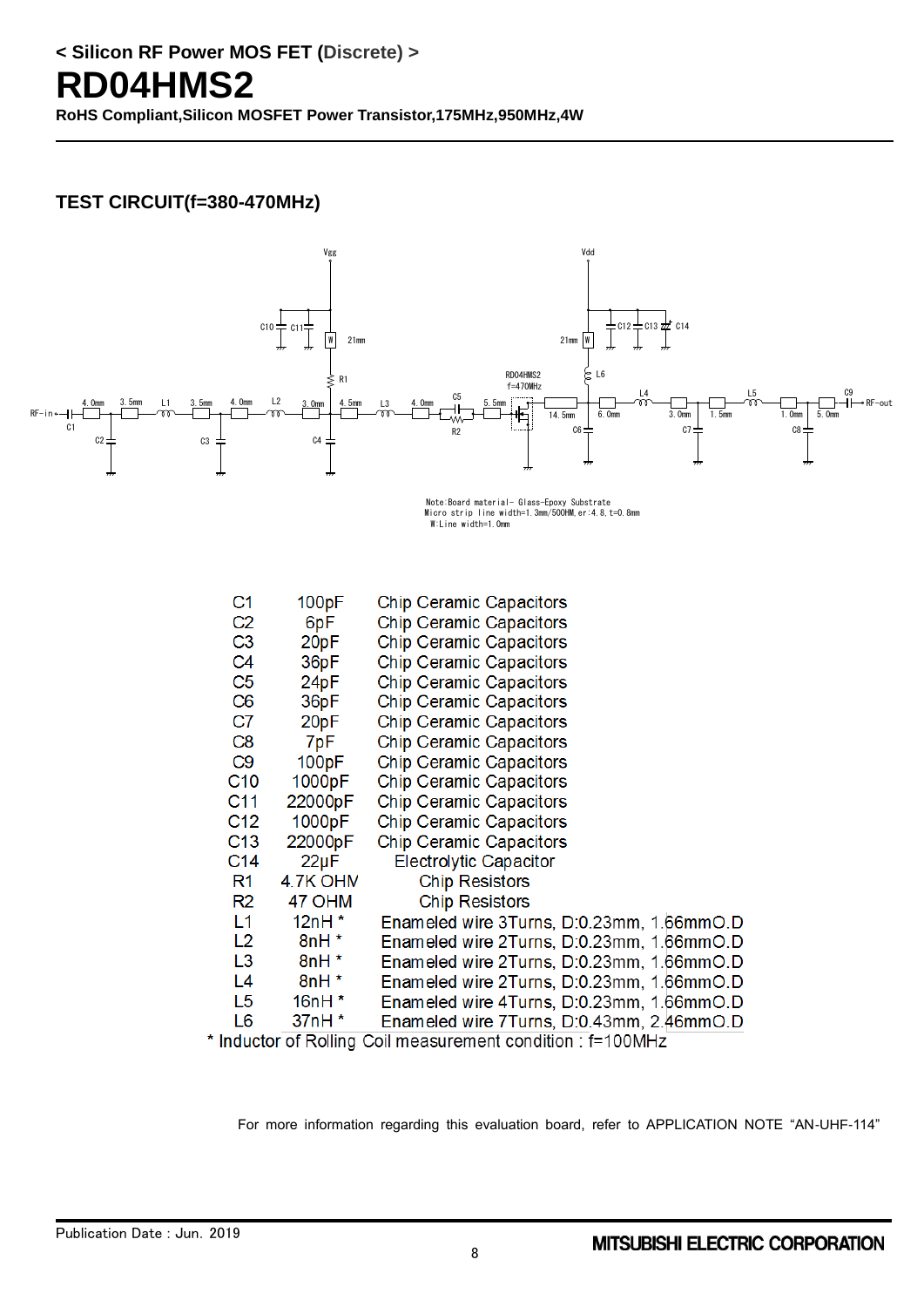#### **TEST CIRCUIT(f=890-950MHz)**



Note:Board material- Glass-Epoxy Substrate Micro strip line width=1.3mm/500HM,er:4.8,t=0.8mm W:Line width=1.0mm

| C1              | 150pF            | <b>Chip Ceramic Capacitiors</b>          |
|-----------------|------------------|------------------------------------------|
| C <sub>2</sub>  | 4pF              | <b>Chip Ceramic Capacitiors</b>          |
| C <sub>3</sub>  | 9pF              | <b>Chip Ceramic Capacitiors</b>          |
| C <sub>4</sub>  | 16 <sub>pF</sub> | <b>Chip Ceramic Capacitiors</b>          |
| C <sub>5</sub>  | 10 <sub>pF</sub> | <b>Chip Ceramic Capacitiors</b>          |
| C <sub>6</sub>  | 12pF             | <b>Chip Ceramic Capacitiors</b>          |
| C7              | 5pF              | <b>Chip Ceramic Capacitiors</b>          |
| C8              | 4pF              | <b>Chip Ceramic Capacitiors</b>          |
| C <sub>9</sub>  | 150pF            | <b>Chip Ceramic Capacitiors</b>          |
| C <sub>10</sub> | 100pF            | <b>Chip Ceramic Capacitiors</b>          |
| C <sub>11</sub> | 1000pF           | <b>Chip Ceramic Capacitiors</b>          |
| C <sub>12</sub> | 100pF            | <b>Chip Ceramic Capacitiors</b>          |
| C <sub>13</sub> | 1000pF           | <b>Chip Ceramic Capacitiors</b>          |
| C <sub>14</sub> | $22\mu F$        | <b>Electrolytic Capacitior</b>           |
| R1              | 4.7K OHN         | <b>Chip Resistors</b>                    |
| R2              | 33 OHM           | <b>Chip Resistors</b>                    |
| L1              | $37nH*$          | Enameled wire 7Tums, D:0.43mm, 2.46mmO.D |
|                 |                  |                                          |

\* Inductor of Rolling Coil measurement condition : f=100MHz

For more information regarding this evaluation board, refer to APPLICATION NOTE "AN-900-043"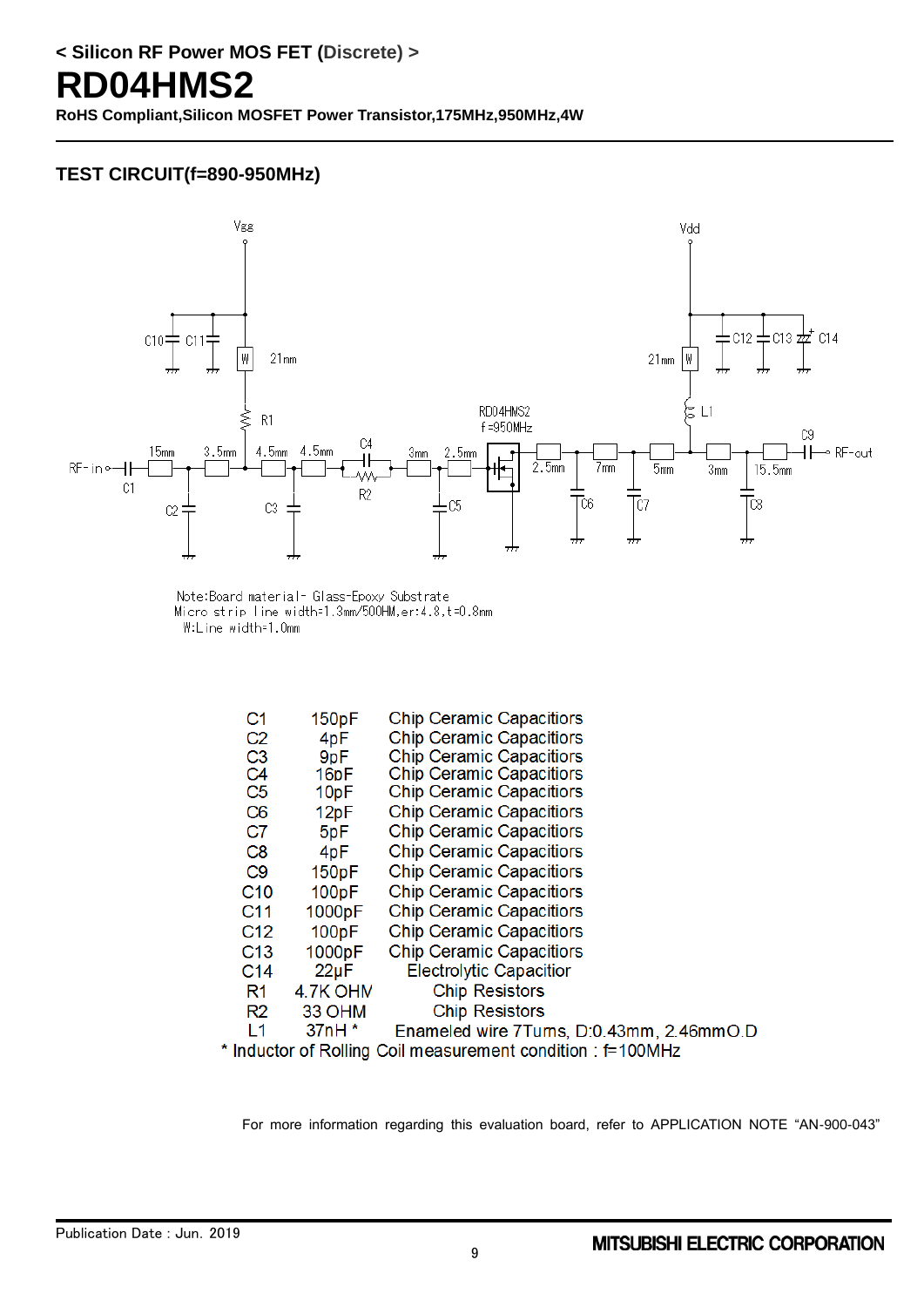## **Method of Measurement**



Zin\*: Input Matching Network impedance measured from DUT

Zout\*: Output Matching Network impedance measured from DUT

Z0: Characteristic impedance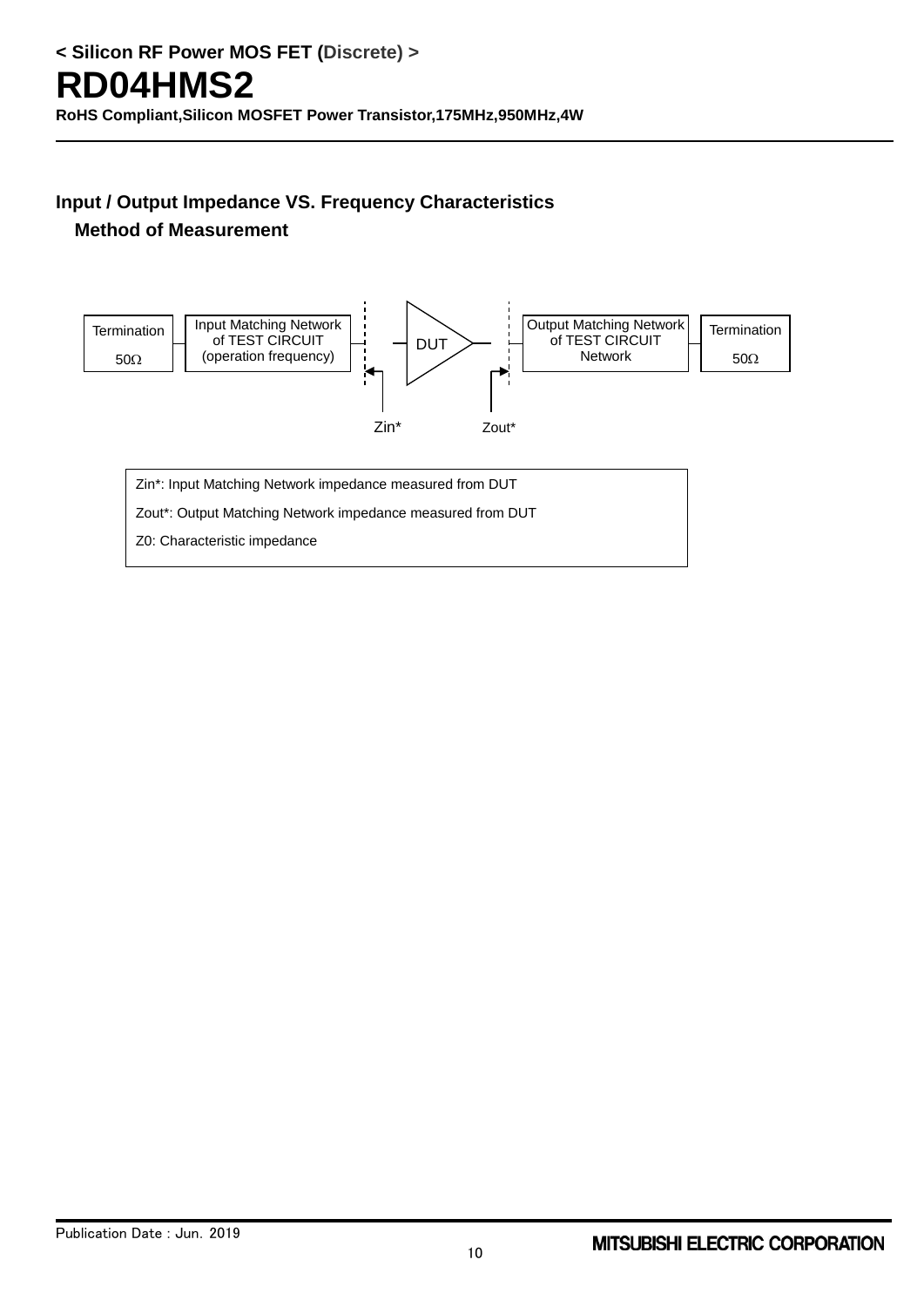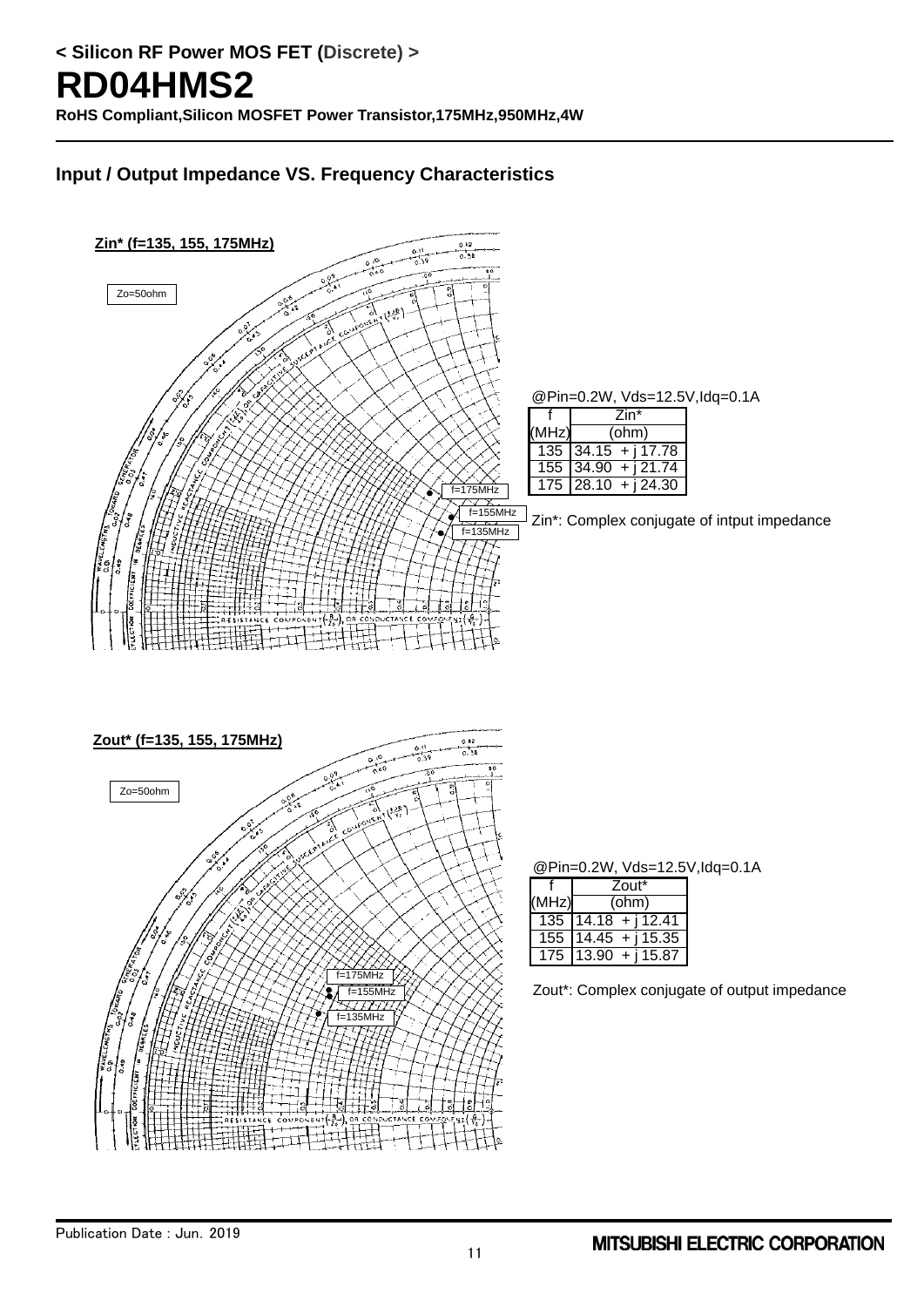

@Pin=0.2W, Vds=12.5V,Idq=0.1A

|       | Zin*                            |  |  |  |
|-------|---------------------------------|--|--|--|
| (MHz) | (ohm)                           |  |  |  |
|       | $380$ 13.33 + j5.61             |  |  |  |
|       | $\overline{425}$ 13.49 + j 7.55 |  |  |  |
|       | $470$ 10.39 + j9.64             |  |  |  |

Zin\*: Complex conjugate of intput impedance

@Pin=0.2W, Vds=12.5V,Idq=0.1A

|       | Zout*           |  |  |  |
|-------|-----------------|--|--|--|
| (MHz) | (ohm)           |  |  |  |
| 380   | $7.83 + i7.20$  |  |  |  |
| 425   | $7.35 + i7.93$  |  |  |  |
| 470   | $6.32 + i 8.95$ |  |  |  |

Zout\*: Complex conjugate of output impedance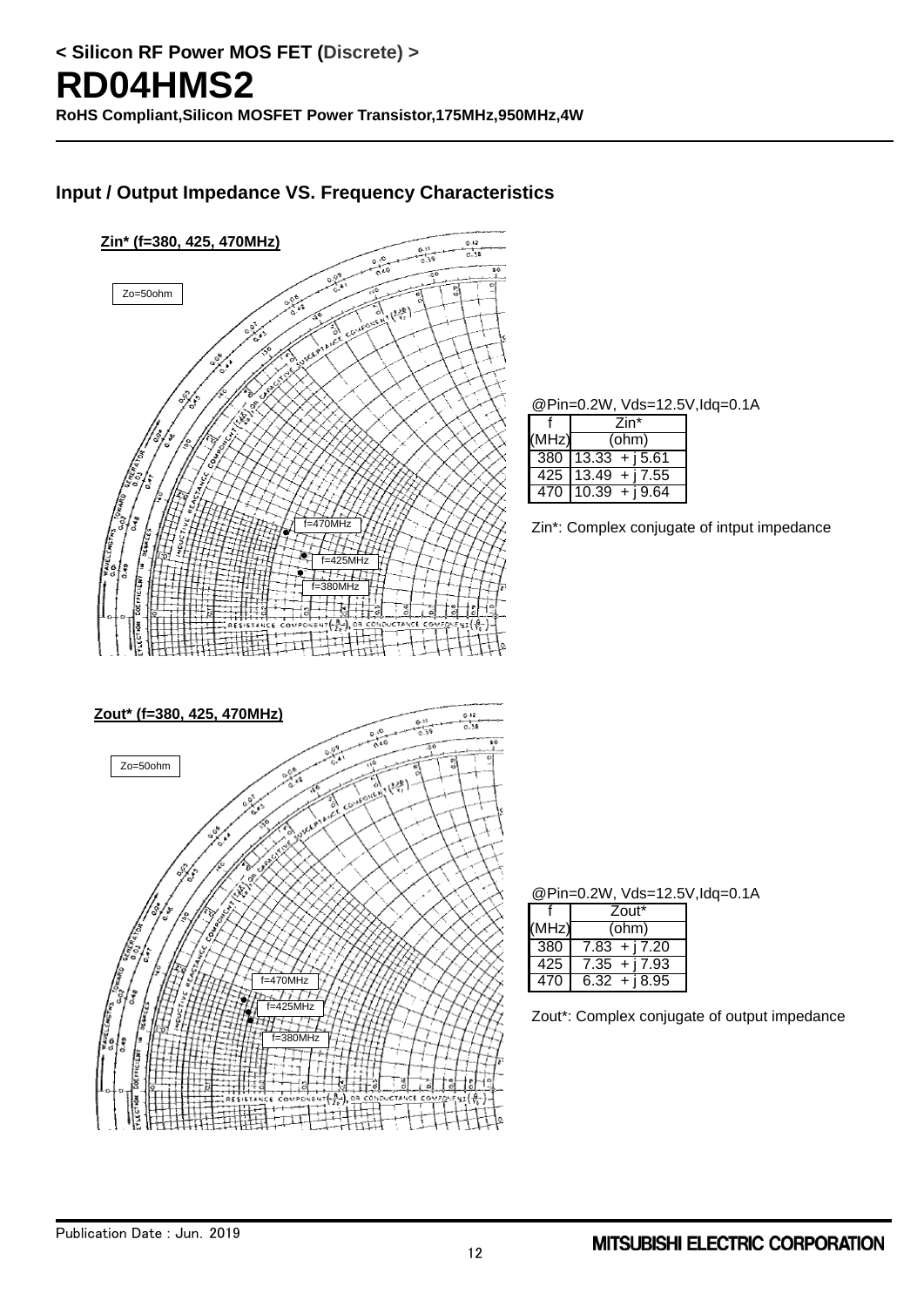

@Pin=0.2W, Vds=12.5V,Idq=0.1A

|       | Zin*               |  |  |  |
|-------|--------------------|--|--|--|
| (MHz) | (ohm)              |  |  |  |
| 890   | $2.59 + i3.87$     |  |  |  |
| 920   | 2.60<br>$+$ i 4.81 |  |  |  |
| 950   | + i 5.69<br>2.67   |  |  |  |

Zin\*: Complex conjugate of intput impedance

@Pin=0.2W, Vds=12.5V,Idq=0.1A

|      | Zout*              |
|------|--------------------|
| MHz) | (ohm)              |
| 890  | $+$ i 3.38<br>4.19 |
| 920  | $4.47 + i3.99$     |
| 950  | $4.83 + 14.52$     |

Zout\*: Complex conjugate of output impedance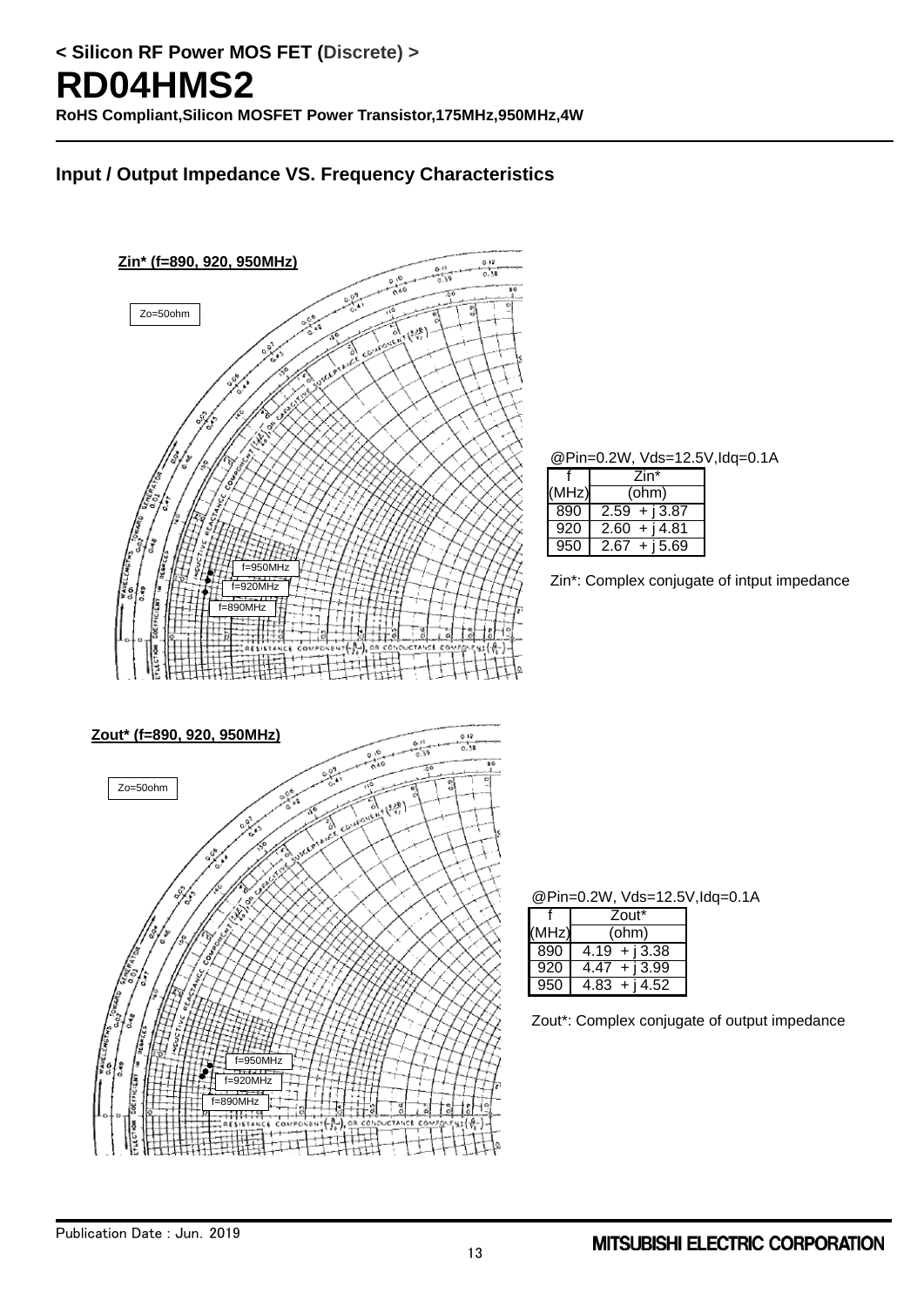| Freq. |       | S <sub>11</sub> |        | S21   | S <sub>12</sub> |         | S22   |          |
|-------|-------|-----------------|--------|-------|-----------------|---------|-------|----------|
| [MHz] | (mag) | (ang)           | (mag)  | (ang) | (mag)           | (ang)   | (mag) | (ang)    |
| 100   | 0.819 | $-119.5$        | 18.918 | 101.5 | 0.027           | 12.3    | 0.582 | $-106.0$ |
| 135   | 0.807 | $-131.6$        | 14.510 | 90.5  | 0.028           | 1.7     | 0.589 | $-117.4$ |
| 150   | 0.807 | $-135.2$        | 13.103 | 86.7  | 0.027           | $-1.9$  | 0.596 | $-120.8$ |
| 175   | 0.810 | $-140.1$        | 11.184 | 81.1  | 0.027           | $-7.1$  | 0.612 | $-125.3$ |
| 200   | 0.816 | $-143.9$        | 9.668  | 76.1  | 0.027           | $-11.6$ | 0.630 | $-129.0$ |
| 250   | 0.831 | $-149.5$        | 7.468  | 67.8  | 0.025           | $-19.2$ | 0.669 | $-134.5$ |
| 300   | 0.847 | $-153.5$        | 5.950  | 60.8  | 0.024           | $-25.6$ | 0.707 | $-138.8$ |
| 350   | 0.863 | $-156.7$        | 4.855  | 54.8  | 0.022           | $-30.9$ | 0.741 | $-142.4$ |
| 400   | 0.877 | $-159.3$        | 4.032  | 49.6  | 0.021           | $-35.3$ | 0.772 | $-145.6$ |
| 450   | 0.890 | $-161.6$        | 3.397  | 44.9  | 0.019           | $-39.3$ | 0.798 | $-148.4$ |
| 500   | 0.901 | $-163.5$        | 2.897  | 40.8  | 0.018           | $-42.6$ | 0.821 | $-150.9$ |
| 520   | 0.905 | $-164.2$        | 2.727  | 39.3  | 0.017           | $-43.7$ | 0.829 | $-151.8$ |
| 550   | 0.911 | $-165.3$        | 2.497  | 37.2  | 0.016           | $-45.3$ | 0.840 | $-153.2$ |
| 600   | 0.919 | $-166.9$        | 2.174  | 33.9  | 0.015           | $-47.9$ | 0.857 | $-155.3$ |
| 650   | 0.927 | $-168.3$        | 1.911  | 30.9  | 0.014           | $-49.9$ | 0.871 | $-157.2$ |
| 700   | 0.933 | $-169.7$        | 1.693  | 28.1  | 0.013           | $-51.6$ | 0.884 | $-158.9$ |
| 750   | 0.938 | $-170.9$        | 1.509  | 25.5  | 0.011           | $-53.1$ | 0.894 | $-160.6$ |
| 800   | 0.943 | $-172.1$        | 1.354  | 23.1  | 0.010           | $-54.2$ | 0.904 | $-162.2$ |
| 850   | 0.947 | $-173.2$        | 1.221  | 20.8  | 0.009           | $-55.1$ | 0.912 | $-163.7$ |
| 900   | 0.950 | $-174.3$        | 1.108  | 18.7  | 0.008           | $-55.6$ | 0.918 | $-165.1$ |
| 941   | 0.953 | $-175.1$        | 1.028  | 17.1  | 0.008           | $-55.7$ | 0.923 | $-166.2$ |
| 950   | 0.953 | $-175.3$        | 1.009  | 16.7  | 0.008           | $-55.7$ | 0.924 | $-166.5$ |
| 1000  | 0.956 | $-176.3$        | 0.924  | 14.8  | 0.007           | $-55.4$ | 0.929 | $-167.8$ |

### **RD04HMS2 S-PARAMETER DATA (@Vdd=12.5V, Idq=100mA)**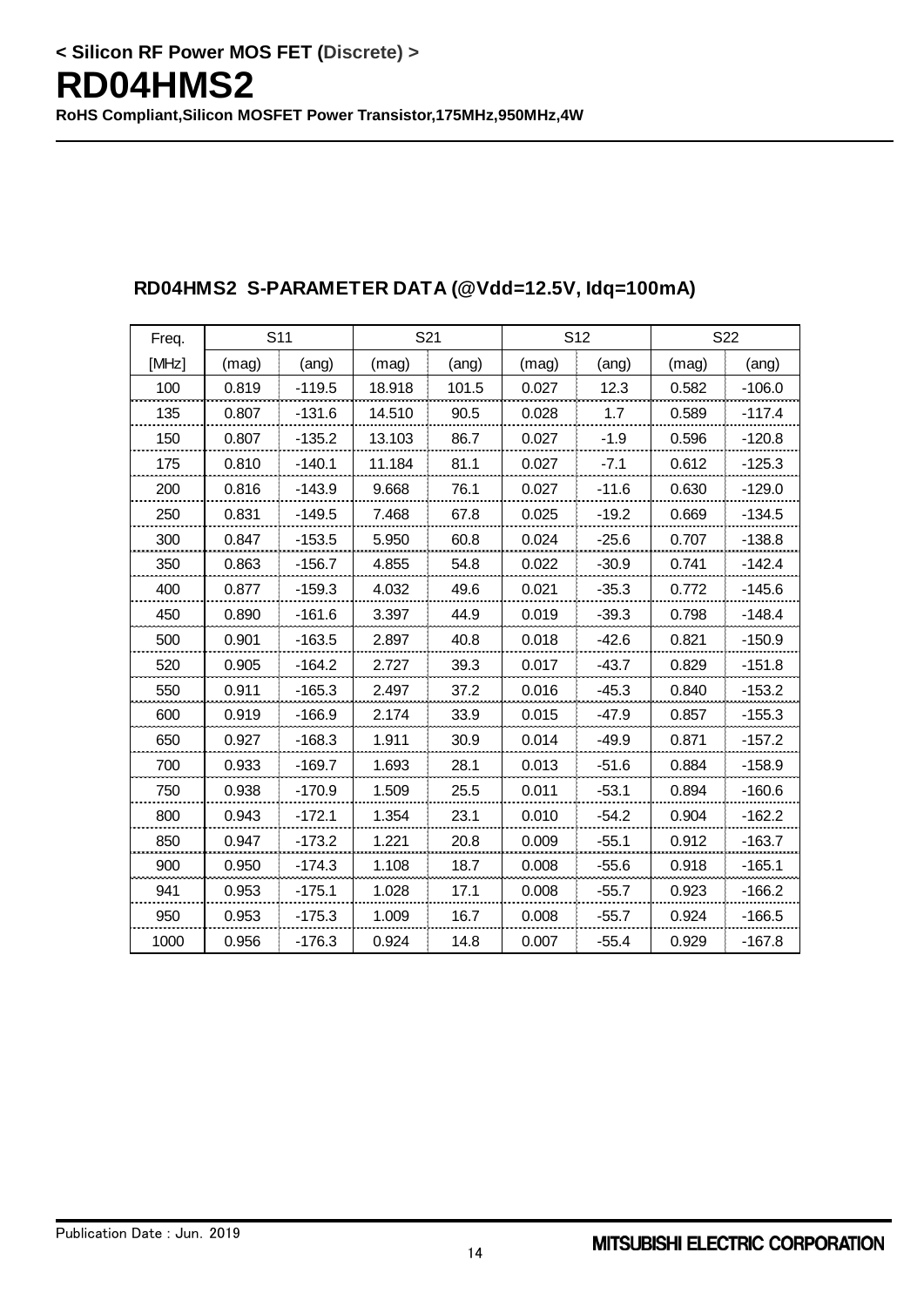#### **ATTENTION:**

- 1.High Temperature ; This product might have a heat generation while operation,Please take notice that have a possibility to receive a burn to touch the operating product directly or touch the product until cold after switch off. At the near the product,do not place the combustible material that have possibilities to arise the fire.
- 2.Generation of High Frequency Power ; This product generate a high frequency power. Please take notice that do not leakage the unnecessary electric wave and use this products without cause damage for human and property per normal operation.
- 3.Before use; Before use the product,Please design the equipment in consideration of the risk for human and electric wave obstacle for equipment.

#### **PRECAUTIONS FOR THE USE OF MITSUBISHI SILICON RF POWER DEVICES:**

- 1. The specifications of mention are not guarantee values in this data sheet. Please confirm additional details regarding operation of these products from the formal specification sheet. For copies of the formal specification sheets, please contact one of our sales offices.
- 2.RA series products (RF power amplifier modules) and RD series products (RF power transistors) are designed for consumer mobile communication terminals and were not specifically designed for use in other applications. In particular, while these products are highly reliable for their designed purpose, they are not manufactured under a quality assurance testing protocol that is sufficient to guarantee the level of reliability typically deemed necessary for critical communications elements and In the application, which is base station applications and fixed station applications that operate with long term continuous transmission and a higher on-off frequency during transmitting, please consider the derating, the redundancy system, appropriate setting of the maintain period and others as needed. For the reliability report which is described about predicted operating life time of Mitsubishi Silicon RF Products , please contact Mitsubishi Electric Corporation or an authorized Mitsubishi Semiconductor product distributor.
- 3. RD series products use MOSFET semiconductor technology. They are sensitive to ESD voltage therefore appropriate ESD precautions are required.
- 4. In the case of use in below than recommended frequency, there is possibility to occur that the device is deteriorated or destroyed due to the RF-swing exceed the breakdown voltage.
- 5. In order to maximize reliability of the equipment, it is better to keep the devices temperature low. It is recommended to utilize a sufficient sized heat-sink in conjunction with other cooling methods as needed (fan, etc.) to keep the channel temperature for RD series products lower than 120deg/C(in case of Tchmax=150deg/C) ,140deg/C(in case of Tchmax=175deg/C) under standard conditions.
- 6. Do not use the device at the exceeded the maximum rating condition. In case of plastic molded devices, the exceeded maximum rating condition may cause blowout, smoldering or catch fire of the molding resin due to extreme short current flow between the drain and the source of the device. These results causes in fire or injury.
- 7. For specific precautions regarding assembly of these products into the equipment, please refer to the supplementary items in the specification sheet.
- 8. Warranty for the product is void if the products protective cap (lid) is removed or if the product is modified in any way from it's original form.
- 9. For additional "Safety first" in your circuit design and notes regarding the materials, please refer the last page of this data sheet.